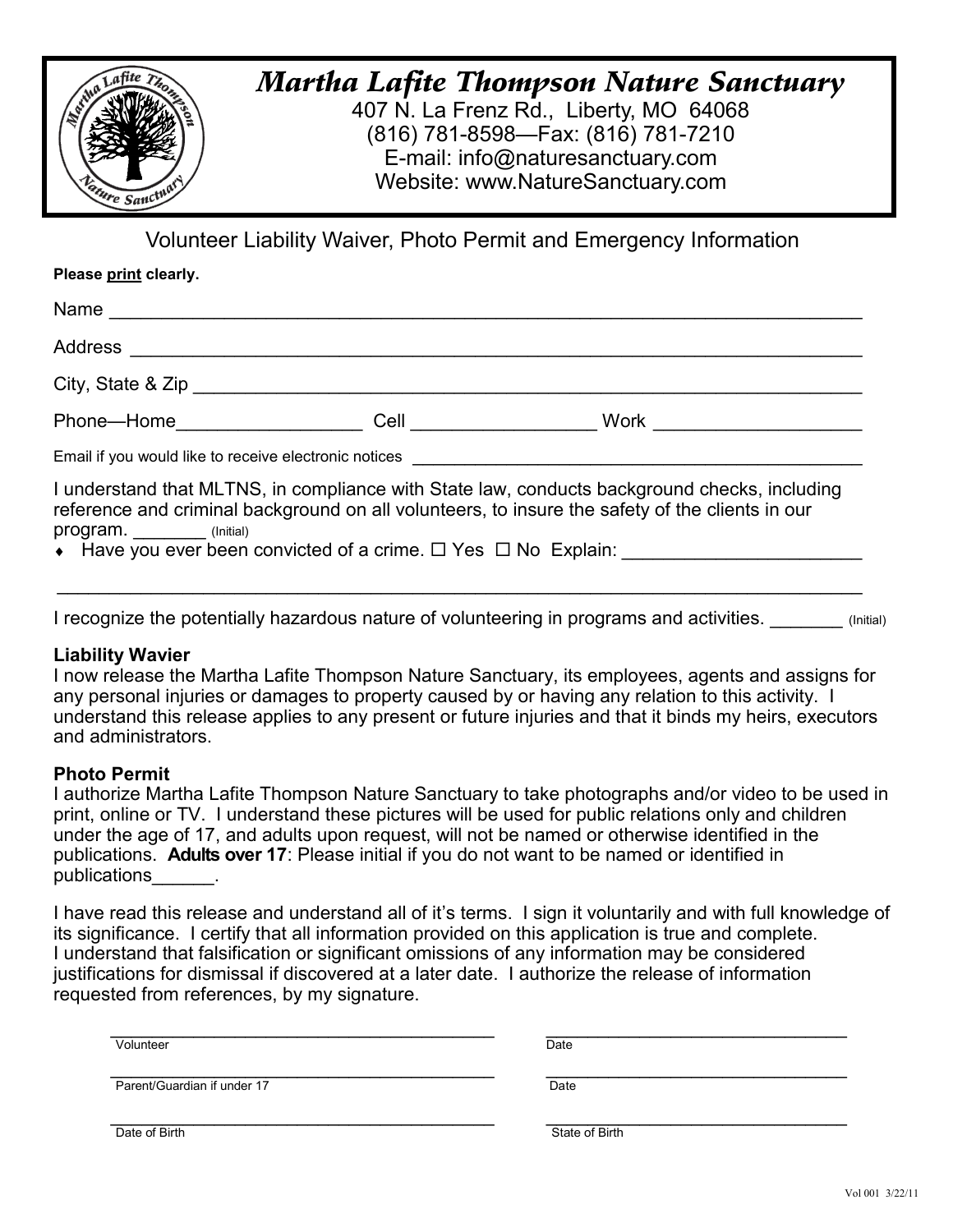## REFERENCES

|                  | Reference #1 | Reference #2 |
|------------------|--------------|--------------|
| Name             |              |              |
| Street address   |              |              |
| City, State, Zip |              |              |
| Phone            |              |              |
| E-Mail           |              |              |

## Emergency Contact / Health Information

Name(s): of Parent(s) / Guardian(s) / Other Emergency Contacts:

| 1)             | Phone |
|----------------|-------|
| 2)             | Phone |
| 3)             | Phone |
| Doctor's Name: | Phone |

List any allergies (food, animals, environmental, etc.) that may affect your job performance.

## List and medications you will need to take during work hours. Our staff cannot administer medication, but will hold appropriately marked containers.

\_\_\_\_\_\_\_\_\_\_\_\_\_\_\_\_\_\_\_\_\_\_\_\_\_\_\_\_\_\_\_\_\_\_\_\_\_\_\_\_\_\_\_\_\_\_\_\_\_\_\_\_\_\_\_\_\_\_\_\_\_\_\_\_\_\_\_\_\_\_\_\_\_\_\_\_\_\_\_\_\_

 $\mathcal{L}_\mathcal{L} = \mathcal{L}_\mathcal{L} = \mathcal{L}_\mathcal{L} = \mathcal{L}_\mathcal{L} = \mathcal{L}_\mathcal{L} = \mathcal{L}_\mathcal{L} = \mathcal{L}_\mathcal{L} = \mathcal{L}_\mathcal{L} = \mathcal{L}_\mathcal{L} = \mathcal{L}_\mathcal{L} = \mathcal{L}_\mathcal{L} = \mathcal{L}_\mathcal{L} = \mathcal{L}_\mathcal{L} = \mathcal{L}_\mathcal{L} = \mathcal{L}_\mathcal{L} = \mathcal{L}_\mathcal{L} = \mathcal{L}_\mathcal{L}$ 

\_\_\_\_\_\_\_\_\_\_\_\_\_\_\_\_\_\_\_\_\_\_\_\_\_\_\_\_\_\_\_\_\_\_\_\_\_\_\_\_\_\_\_\_\_\_\_\_\_\_\_\_\_\_\_\_\_\_\_\_\_\_\_\_\_\_\_\_\_\_\_\_\_\_\_\_\_\_\_\_\_

\_\_\_\_\_\_\_\_\_\_\_\_\_\_\_\_\_\_\_\_\_\_\_\_\_\_\_\_\_\_\_\_\_\_\_\_\_\_\_\_\_\_\_\_\_\_\_\_\_\_\_\_\_\_\_\_\_\_\_\_\_\_\_\_\_\_\_\_\_\_\_\_\_\_\_\_\_\_\_\_\_

\_\_\_\_\_\_\_\_\_\_\_\_\_\_\_\_\_\_\_\_\_\_\_\_\_\_\_\_\_\_\_\_\_\_\_\_\_\_\_\_\_\_\_\_\_\_\_\_\_\_\_\_\_\_\_\_\_\_\_\_\_\_\_\_\_\_\_\_\_\_\_\_\_\_\_\_\_\_\_\_\_

\_\_\_\_\_\_\_\_\_\_\_\_\_\_\_\_\_\_\_\_\_\_\_\_\_\_\_\_\_\_\_\_\_\_\_\_\_\_\_\_\_\_\_\_\_\_\_\_\_\_\_\_\_\_\_\_\_\_\_\_\_\_\_\_\_\_\_\_\_\_\_\_\_\_\_\_\_\_\_\_\_

\_\_\_\_\_\_\_\_\_\_\_\_\_\_\_\_\_\_\_\_\_\_\_\_\_\_\_\_\_\_\_\_\_\_\_\_\_\_\_\_\_\_\_\_\_\_\_\_\_\_\_\_\_\_\_\_\_\_\_\_\_\_\_\_\_\_\_\_\_\_\_\_\_\_\_\_\_\_\_\_\_

\_\_\_\_\_\_\_\_\_\_\_\_\_\_\_\_\_\_\_\_\_\_\_\_\_\_\_\_\_\_\_\_\_\_\_\_\_\_\_\_\_\_\_\_\_\_\_\_\_\_\_\_\_\_\_\_\_\_\_\_\_\_\_\_\_\_\_\_\_\_\_\_\_\_\_\_\_\_\_\_\_

List any other health related issues which may affect your job performance.

List any other special concerns or needs of which the staff may need to be aware.

**Copy of photo ID required**